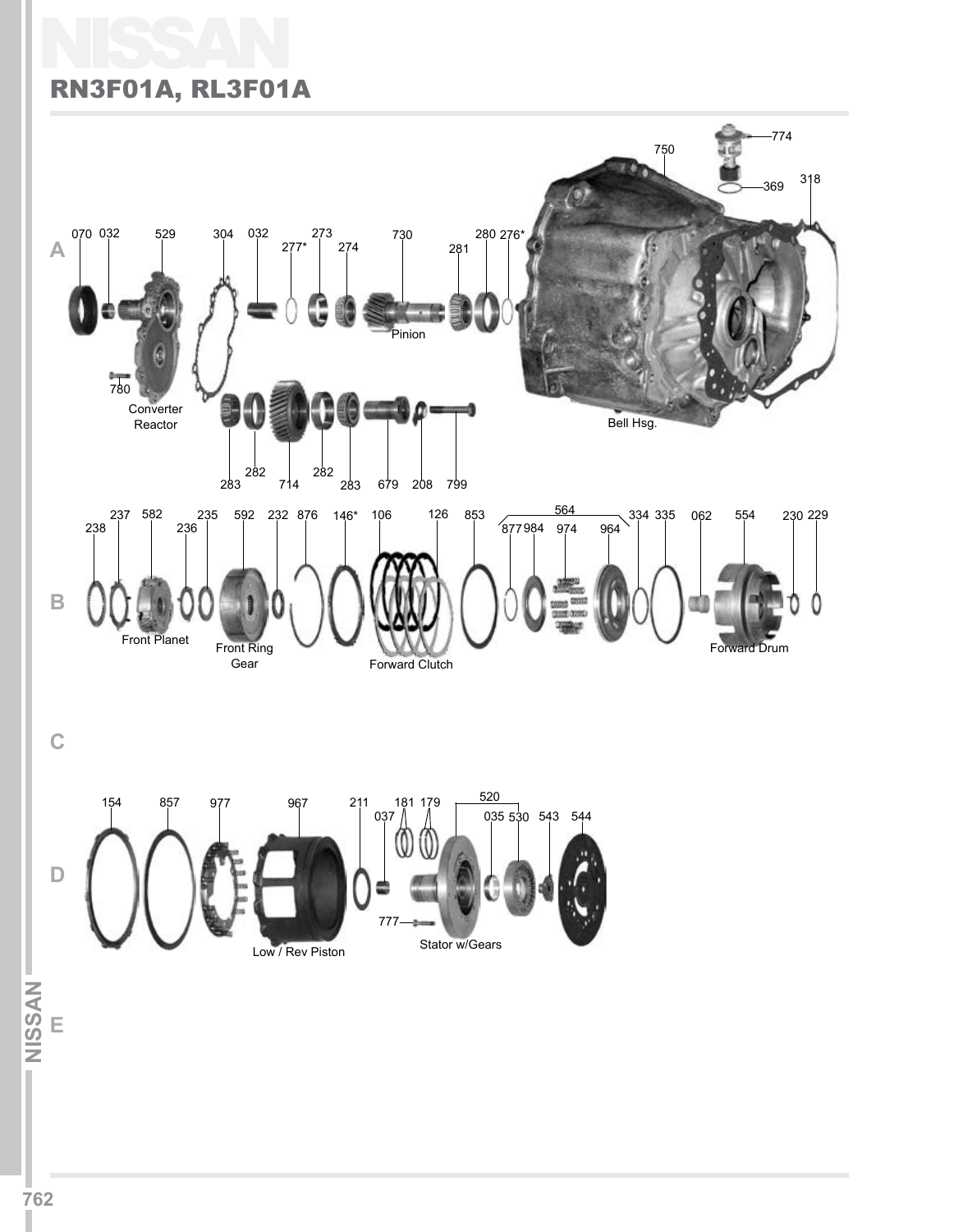NISSAN RN3F01A, RL3F01A

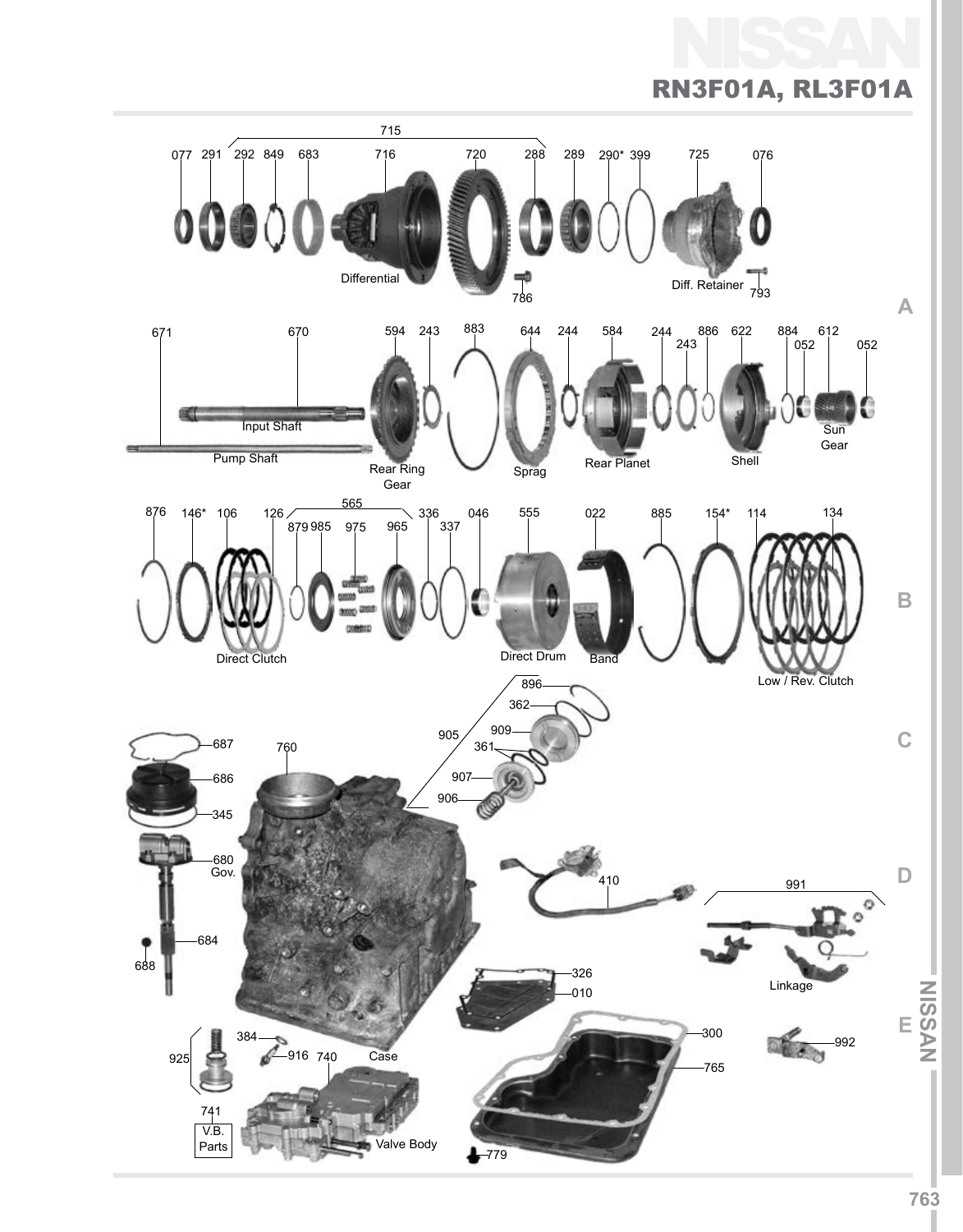|     | ILL# Part# |                               |     |      |
|-----|------------|-------------------------------|-----|------|
|     |            |                               | QTY | REF# |
|     |            | <b>OVERHAUL KITS</b>          |     |      |
|     |            |                               |     |      |
|     |            | <b>MASTER L/STEEL KITS</b>    |     |      |
|     |            |                               |     |      |
|     |            |                               |     |      |
|     |            | <b>MASTER W/STEELS KITS</b>   |     |      |
|     |            |                               |     |      |
|     |            |                               |     |      |
|     |            |                               |     |      |
|     |            | <b>FILTERS</b>                |     |      |
|     |            |                               |     |      |
|     |            |                               |     |      |
|     |            | <b>BANDS</b>                  |     |      |
|     |            |                               |     |      |
|     |            | <b>BUSHINGS</b>               |     |      |
|     |            |                               |     |      |
|     |            |                               |     |      |
|     |            |                               |     |      |
|     |            |                               |     |      |
|     |            |                               |     |      |
|     |            |                               |     |      |
|     |            |                               |     |      |
|     |            |                               |     |      |
|     |            | <b>METAL CLAD SEALS</b>       |     |      |
|     |            |                               |     |      |
|     |            |                               |     |      |
|     |            |                               |     |      |
|     |            |                               |     |      |
|     |            | <b>FRICTIONS</b>              |     |      |
|     |            |                               |     |      |
|     |            |                               |     |      |
|     |            |                               |     |      |
|     |            | <b>STEELS</b>                 |     |      |
|     |            |                               |     |      |
|     |            |                               |     |      |
|     |            | <b>PRESSURE PLATES</b>        |     |      |
|     |            |                               |     |      |
|     |            |                               |     |      |
|     |            | <b>SEALING RINGS</b>          |     |      |
|     |            |                               |     |      |
|     |            |                               |     |      |
|     |            |                               |     |      |
|     |            |                               |     |      |
|     |            |                               |     |      |
|     |            | <b>WASHERS &amp; BEARINGS</b> |     |      |
|     |            |                               |     |      |
| 200 |            |                               |     |      |
|     |            |                               |     |      |
|     |            |                               |     |      |
|     |            |                               |     |      |
|     |            |                               |     |      |
|     |            |                               |     |      |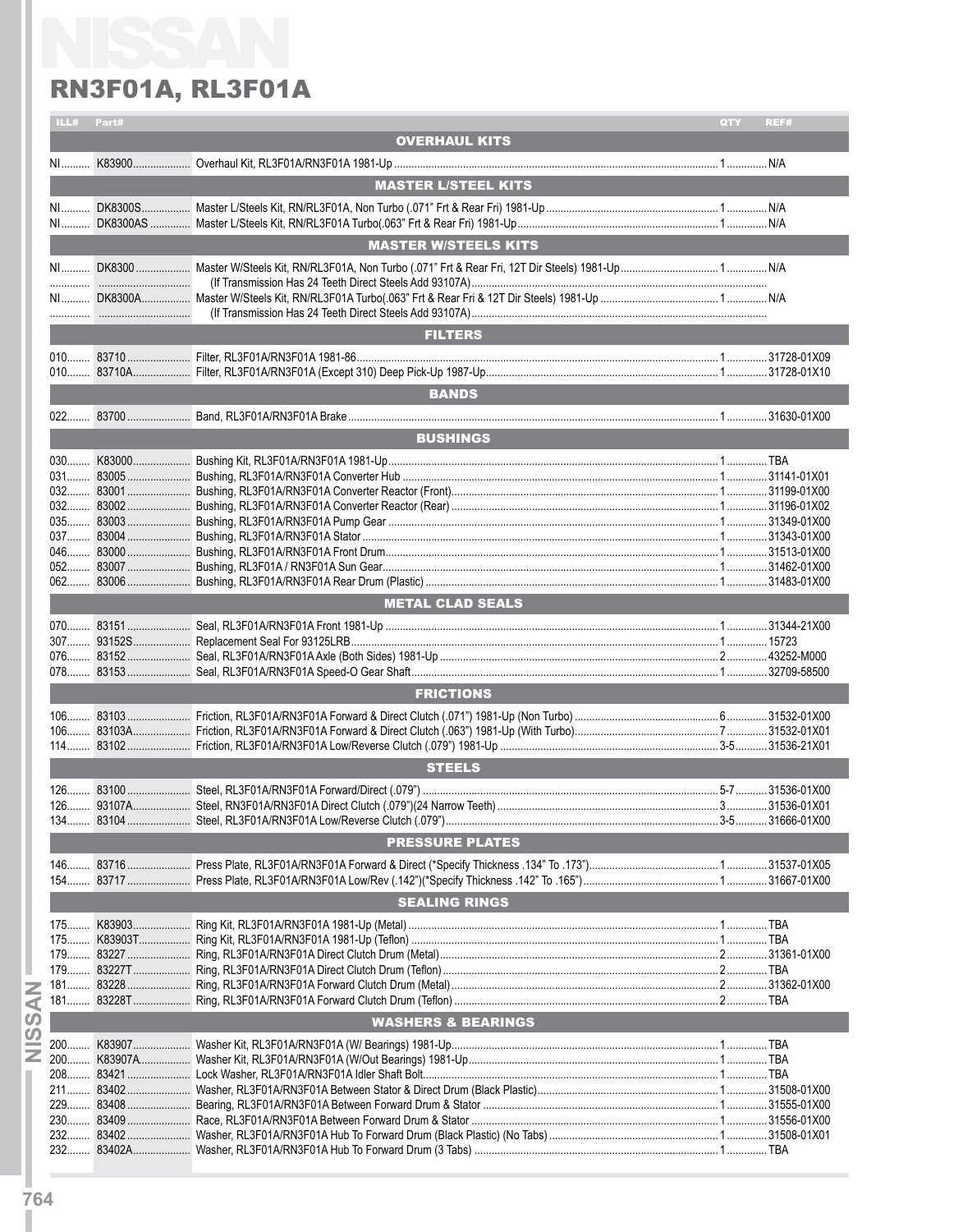| ILL# Part# |                                            | QTY <b>Q</b> | REF# |
|------------|--------------------------------------------|--------------|------|
|            |                                            |              |      |
|            |                                            |              |      |
|            |                                            |              |      |
|            |                                            |              |      |
|            |                                            |              |      |
|            |                                            |              |      |
|            |                                            |              |      |
|            |                                            |              |      |
|            |                                            |              |      |
|            |                                            |              |      |
|            |                                            |              |      |
|            | <b>GASKETS &amp; RUBBER COMPONENTS</b>     |              |      |
|            |                                            |              |      |
|            |                                            |              |      |
|            |                                            |              |      |
|            |                                            |              |      |
|            | <b>TECHNICAL MANUALS</b>                   |              |      |
|            |                                            |              |      |
|            | PUMPS & PUMP COMPONENTS                    |              |      |
|            |                                            |              |      |
|            |                                            |              |      |
|            |                                            |              |      |
|            |                                            |              |      |
|            |                                            |              |      |
| 544        |                                            |              |      |
|            | <b>DRUMS</b>                               |              |      |
|            |                                            |              |      |
|            |                                            |              |      |
|            |                                            |              |      |
|            |                                            |              |      |
|            |                                            |              |      |
|            |                                            |              |      |
|            |                                            |              |      |
| 565        |                                            |              |      |
|            | <b>PLANETS. RING GEARS &amp; SUN GEARS</b> |              |      |
|            |                                            |              |      |
|            |                                            |              |      |
|            |                                            |              |      |
|            |                                            |              |      |
|            |                                            |              |      |
| 612 83748. |                                            |              |      |
|            |                                            |              |      |
|            | <b>SPRAGS &amp; ONE WAY CLUTCHES</b>       |              |      |
|            |                                            |              |      |
|            | <b>SHAFTS &amp; GOVERNORS</b>              |              |      |
|            |                                            |              |      |
|            |                                            |              |      |
|            |                                            |              |      |
|            |                                            |              |      |
|            |                                            |              |      |
|            |                                            |              |      |
|            |                                            |              |      |
|            |                                            |              |      |
|            |                                            |              |      |
|            |                                            |              |      |
|            |                                            |              |      |
|            | DIFFERENTIALS & COMPONENTS                 |              |      |
|            |                                            |              |      |
|            |                                            |              |      |
|            |                                            |              |      |
| 714        |                                            |              |      |

NVSSIN-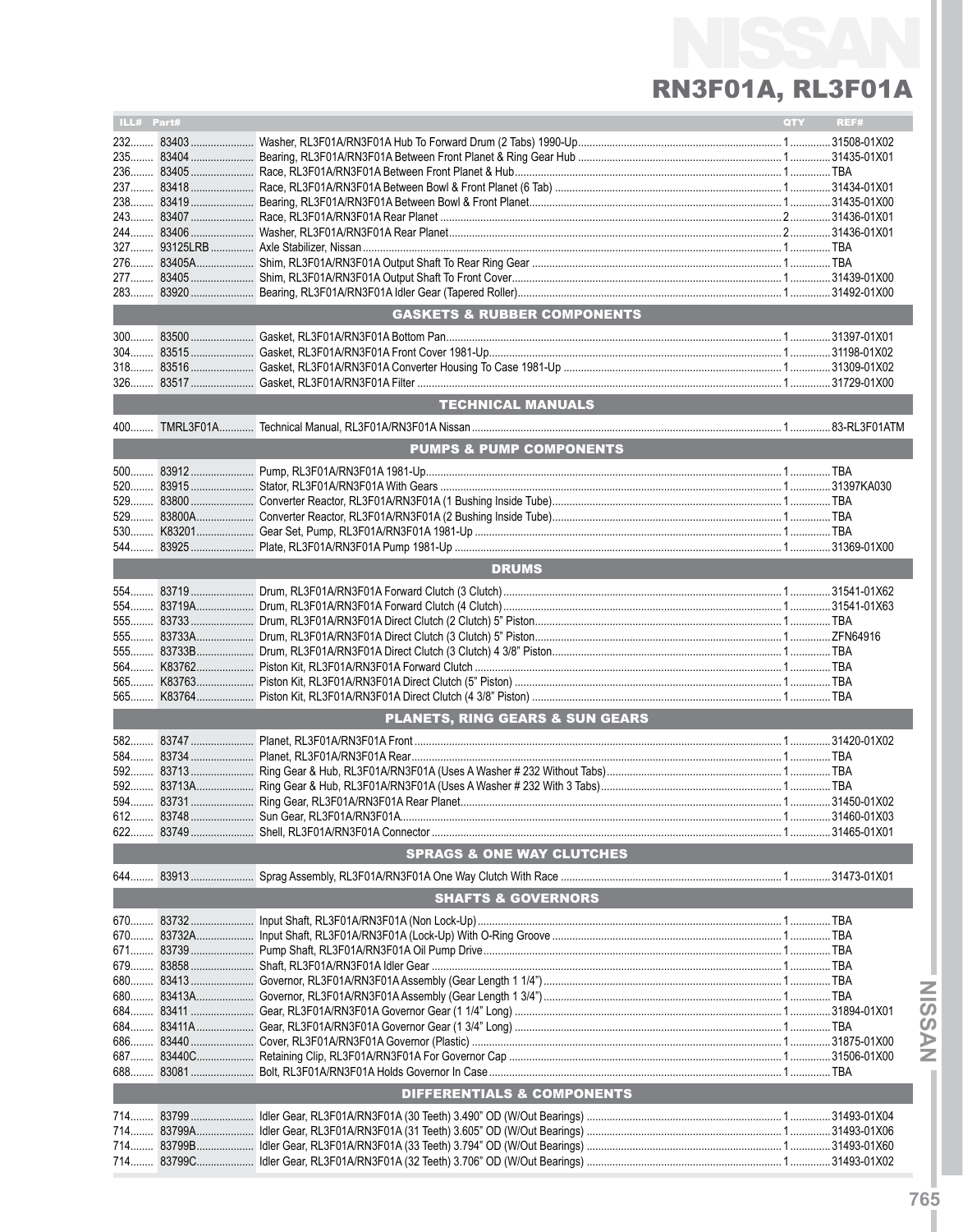| ILL# Part# |                                           | <b>QTY</b><br>REF# |
|------------|-------------------------------------------|--------------------|
|            |                                           |                    |
|            |                                           |                    |
|            |                                           |                    |
|            |                                           |                    |
|            |                                           |                    |
|            |                                           |                    |
|            |                                           |                    |
|            |                                           |                    |
|            |                                           |                    |
|            |                                           |                    |
|            |                                           |                    |
|            |                                           |                    |
|            |                                           |                    |
|            |                                           |                    |
|            |                                           |                    |
|            |                                           |                    |
|            |                                           |                    |
|            |                                           |                    |
|            |                                           |                    |
|            |                                           |                    |
|            |                                           |                    |
|            |                                           |                    |
|            |                                           |                    |
|            | <b>VALVE BODIES</b>                       |                    |
|            |                                           |                    |
|            |                                           |                    |
|            |                                           |                    |
|            |                                           |                    |
|            | <b>HOUSINGS, CASES &amp; PANS</b>         |                    |
|            |                                           |                    |
|            |                                           |                    |
|            |                                           |                    |
|            |                                           |                    |
|            |                                           |                    |
|            |                                           |                    |
|            |                                           |                    |
|            |                                           |                    |
|            |                                           |                    |
|            | <b>SERVOS, ACCUMULATORS &amp; PISTONS</b> |                    |
|            |                                           |                    |
|            |                                           |                    |
|            |                                           |                    |
|            |                                           |                    |
|            |                                           |                    |
|            |                                           |                    |
|            |                                           |                    |
|            |                                           |                    |
|            |                                           |                    |
|            |                                           |                    |
|            |                                           |                    |